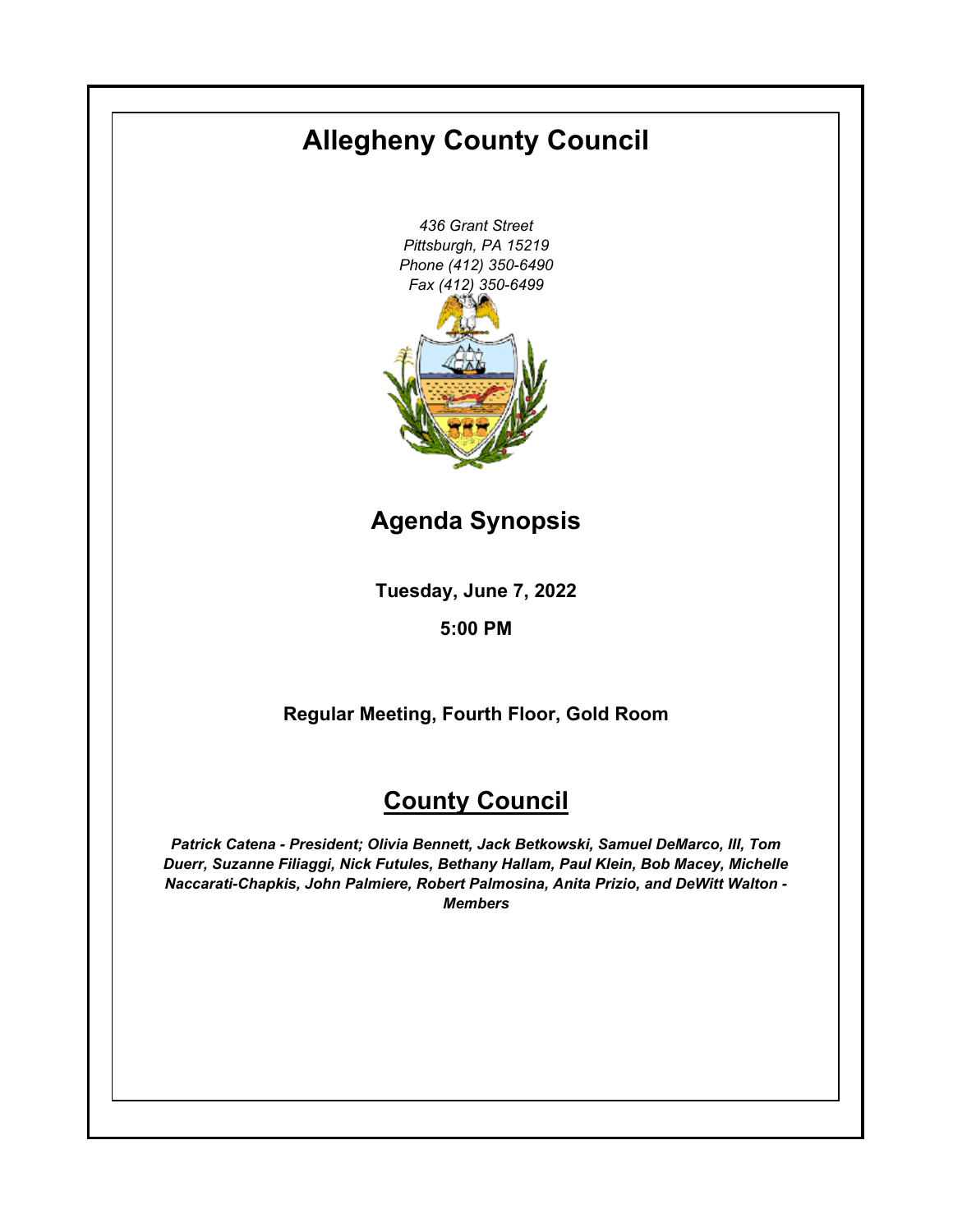## **I. Call To Order**

## **II. Pledge of Allegiance**

## **III. Silent Prayer or Reflection**

**IV. Roll Call**

|                                               | Council Members 14 - Bennett, Betkowski, DeMarco, Duerr, Filiaggi, Futules, Hallam, Klein, Macey, |
|-----------------------------------------------|---------------------------------------------------------------------------------------------------|
| <b>Present:</b>                               | Naccarati-Chapkis, Palmosina, Prizio, Walton and Catena                                           |
| Council Members 0<br>Absent:                  |                                                                                                   |
| Council Members 1 - Palmiere<br><b>Phone:</b> |                                                                                                   |

## **V. Proclamations/Certificates**

| 12324-22         | A proclamation honoring Clarence Hopson on his outstanding service to the<br>residents and Allegheny County and congratulating him on his retirement.                                                              |
|------------------|--------------------------------------------------------------------------------------------------------------------------------------------------------------------------------------------------------------------|
| Sponsors:        | Council Member Walton and All Members of Council                                                                                                                                                                   |
|                  | This item was presented.                                                                                                                                                                                           |
| 12325-22         | A proclamation honoring June 18th as Juneteenth and Voting Rights Parade<br>Day in Allegheny County.                                                                                                               |
| <b>Sponsors:</b> | <b>Council Member Bennett</b>                                                                                                                                                                                      |
|                  | This item was presented.                                                                                                                                                                                           |
| 12326-22         | A proclamation recognizing Alysse Dambrot as CCAC's 2022 New Century<br>Workforce Scholar recipient.                                                                                                               |
| <b>Sponsors:</b> | <b>Council Member Palmiere</b>                                                                                                                                                                                     |
|                  | This item was read into the record.                                                                                                                                                                                |
| 12327-22         | A proclamation honoring Bobby Hunt upon his retirement from North Allegheny<br>School District after 41 years of service.                                                                                          |
| <b>Sponsors:</b> | Council Member Filiaggi                                                                                                                                                                                            |
|                  | This item was read into the record.                                                                                                                                                                                |
| 12328-22         | A proclamation recognizing June 19, 2022 as "Prostate Cancer Awareness Day"<br>in Allegheny County and honoring the efforts of PROSTATE Cancer Pittsburgh and<br>the hosting of the 16th Father's Day 5K/Run/Walk. |
|                  | <b>Sponsors:</b> Council Member Palmiere                                                                                                                                                                           |
|                  | This item was read into the record.                                                                                                                                                                                |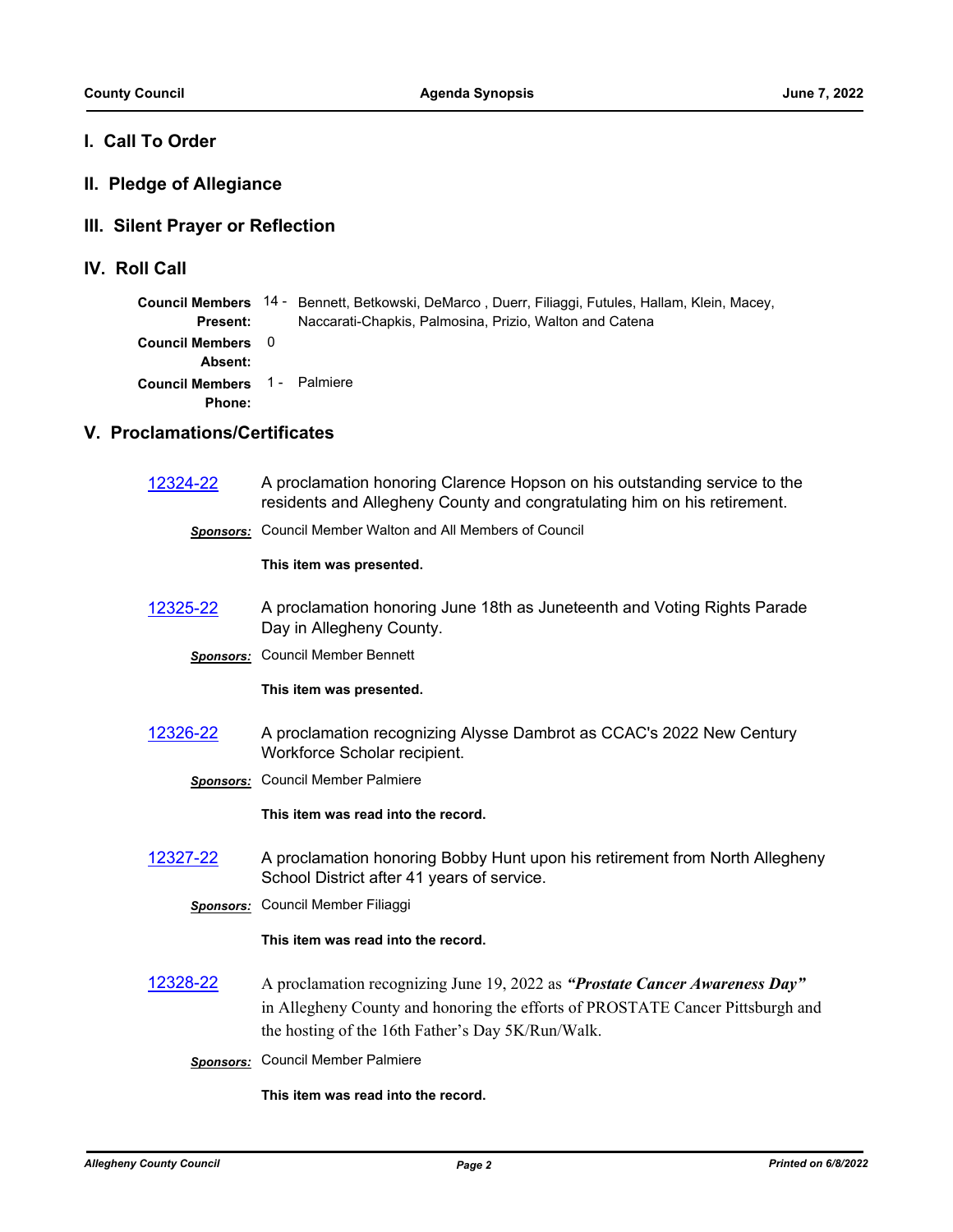## [12329-22](http://allegheny.legistar.com/gateway.aspx?m=l&id=/matter.aspx?key=13394)

## A proclamation commending Nicholas Ditmore for attaining the rank of Eagle Scout.

*Sponsors:* Council Member Macey

**This item was read into the record.**

#### **VI. Public Comment On Agenda Items**

**VII. Approval of Minutes**

#### **VIII. Presentation of Appointments**

#### **IX. Unfinished Business**

#### **Committee on Economic Development & Housing - Second Reading**

| 12277-22                             | An Ordinance approving the sale of the County's interest in a parcel of property<br>located on Valley Street in the Borough of Oakmont, Pennsylvania and identified in<br>the County's Block and Lot system as 0363-S-00277 for the sale price of \$1,200.00<br>to Mr. Wesley Moorhead and the sharing of the sale price with Oakmont and the<br>Riverview School District. |  |
|--------------------------------------|-----------------------------------------------------------------------------------------------------------------------------------------------------------------------------------------------------------------------------------------------------------------------------------------------------------------------------------------------------------------------------|--|
|                                      | <b>Sponsors:</b> Chief Executive                                                                                                                                                                                                                                                                                                                                            |  |
|                                      | A motion was made by Betkowski, seconded by Macey, that this matter be<br>Passed for Chief Executive Signature. The motion carried by the following vote:                                                                                                                                                                                                                   |  |
|                                      | Council Members Yes: 14 - Bennett, Betkowski, DeMarco, Duerr, Filiaggi, Futules, Hallam, Klein, Macey,<br>Naccarati-Chapkis, Palmosina, Prizio, Walton and Catena                                                                                                                                                                                                           |  |
| <b>Council Members</b><br>Absent:    | 0                                                                                                                                                                                                                                                                                                                                                                           |  |
| <b>Council Members Yes</b><br>Phone: | 1 - Palmiere                                                                                                                                                                                                                                                                                                                                                                |  |
| 12289-22                             | An Ordinance approving the sale of the County's interest in a parcel of property<br>identified as 2608 Crestas Avenue, North Versailles, PA 15137 Block and Lot<br>0376-M-00201, for the sale price of \$6,000.00 to Mr. Melvin Gooden and the<br>sharing of the sale price with North Versailles Township and the East Allegheny<br>School District.                       |  |
|                                      | <b>Sponsors:</b> Chief Executive                                                                                                                                                                                                                                                                                                                                            |  |
|                                      | A motion was made by Betkowski, seconded by Macey, that this matter be<br>Passed for Chief Executive Signature. The motion carried by the following vote:                                                                                                                                                                                                                   |  |

Council Members Yes: 14 - Bennett, Betkowski, DeMarco, Duerr, Filiaggi, Futules, Hallam, Klein, Macey, Naccarati-Chapkis, Palmosina, Prizio, Walton and Catena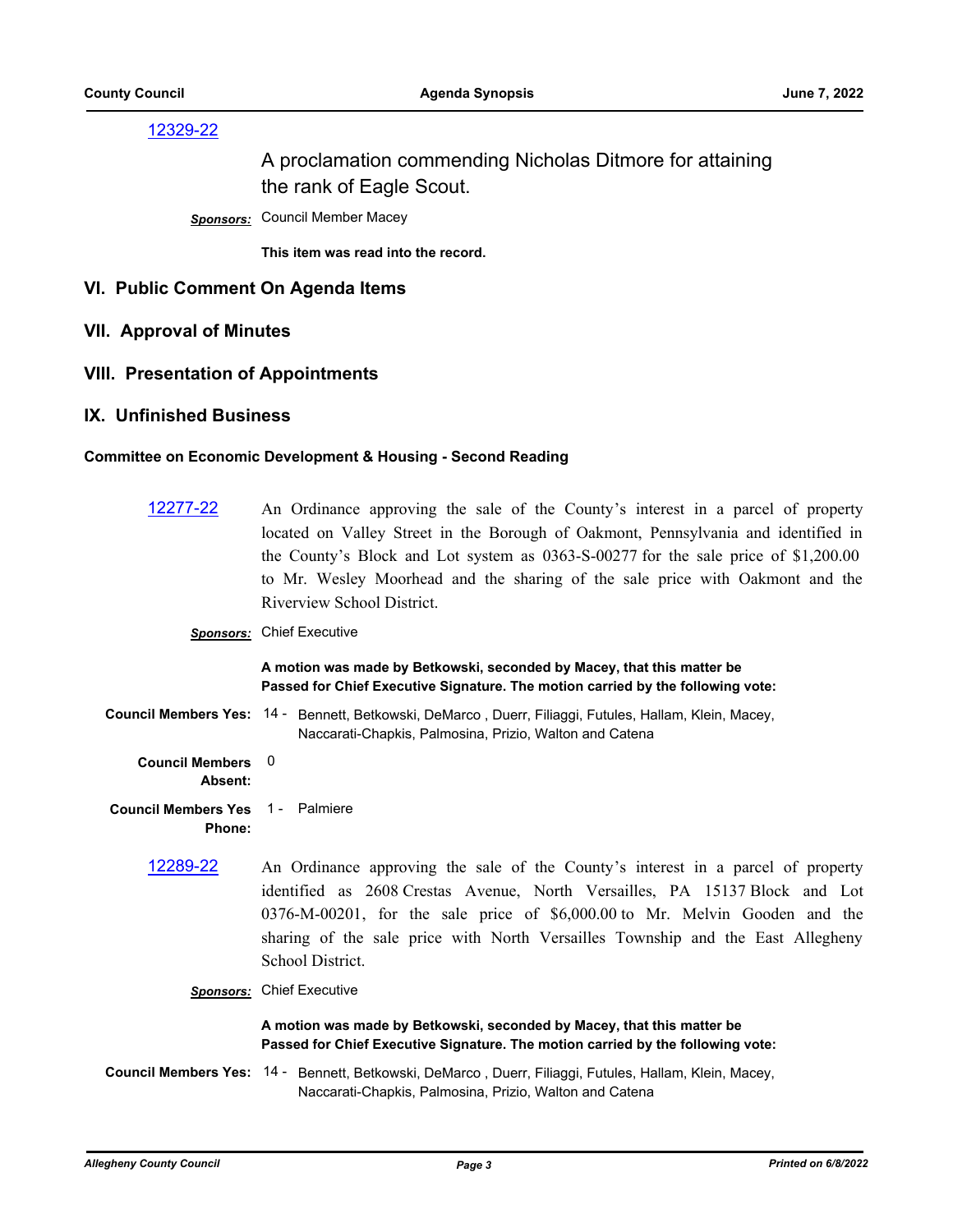**Council Members**  0 **Absent:**

| Council Members Yes 1 - Palmiere<br>Phone: |                                                                                                                                                                                                         |
|--------------------------------------------|---------------------------------------------------------------------------------------------------------------------------------------------------------------------------------------------------------|
|                                            | <b>Committee on Health &amp; Human Services - Second Reading</b>                                                                                                                                        |
| 12315-22                                   | An Ordinance of the Council of the County of Allegheny ratifying the repeal and<br>replacement of Article III of the Allegheny County Health Department Rules and<br>Regulation concerning food safety. |
| <b>Sponsors:</b>                           | <b>Chief Executive</b>                                                                                                                                                                                  |
|                                            | A motion was made by Klein, seconded by Macey, that this matter be Passed for<br>Chief Executive Signature. The motion carried by the following vote:                                                   |
|                                            | Council Members Yes: 13 - Bennett, Betkowski, DeMarco, Duerr, Filiaggi, Futules, Klein, Macey,<br>Naccarati-Chapkis, Palmosina, Prizio, Walton and Catena                                               |
| Council Members No: 1 - Hallam             |                                                                                                                                                                                                         |
|                                            |                                                                                                                                                                                                         |

**Absent: Council Members Yes Phone:** 1 - Palmiere

**Council Members** 

#### **X. Liaison Reports**

## **XI. New Business - Ordinances & Resolutions**

 $\Omega$ 

- [12320-22](http://allegheny.legistar.com/gateway.aspx?m=l&id=/matter.aspx?key=13385) An Ordinance of the Council of the County of Allegheny ratifying amendments that revise §2105.13, "Gasoline Loading Facilities," and §2105.14, "Gasoline Dispensing Facilities-Stage II Control," of the Allegheny County Health Department Rules and Regulations, Article XXI, "Air Pollution Control".
	- *Sponsors:* Chief Executive

#### **This bill was referred to the Committee on Health and Human Services.**

- [12321-22](http://allegheny.legistar.com/gateway.aspx?m=l&id=/matter.aspx?key=13386) An Ordinance authorizing the County of Allegheny in conjunction with the Department of Public Works and the Law Department to acquire by condemnation, permanent rights-of-way in fee and temporary construction easements from two (2) parcels of land required for the reconstruction of the Thompson Run Culverts No. 2 & No. 3, County Road No. 2303-00 - Thompson Run Road (TN02-0205 & TN03-0205) located in Ross Township, Allegheny County and to take such further action as may be necessary under applicable law, including but not limited to the Eminent Domain Code.
	- *Sponsors:* Chief Executive

#### **This bill was referred to the Committee on Public Works.**